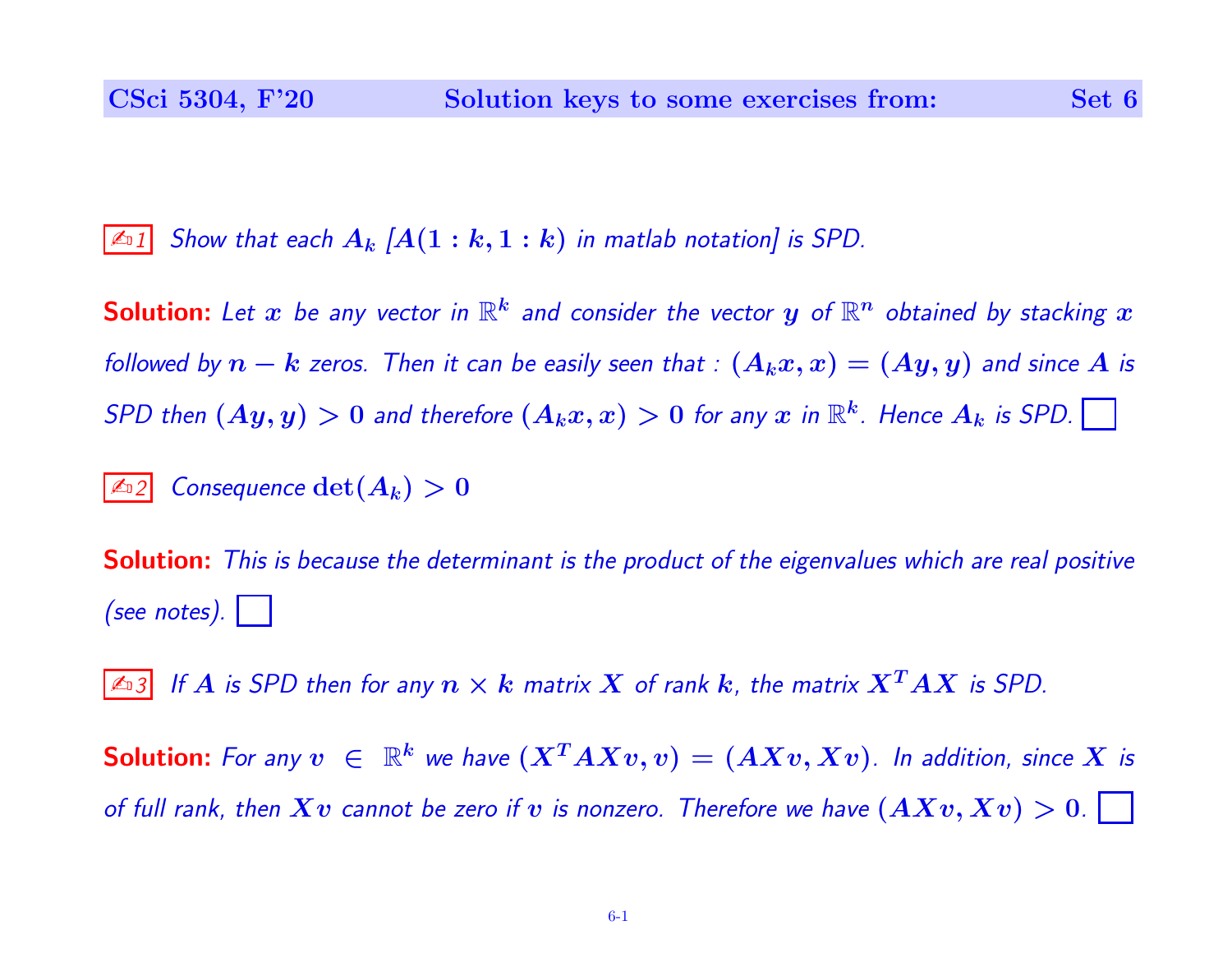$\boxed{\mathbb{Z}_04}$  Show that if  $A^T = A$  and  $(Ax, x) = 0 \,\forall x$  then  $A = 0$ .

**Solution:** The condition implies that for all  $x, y$  we have  $(A(x+y), x+y) = 0$ . Now expand this as:  $(Ax, x)+(Ay, y)+2(Ax, y) = 0$  for all  $x, y$  which shows that  $(Ax, y) = 0 \forall x, y$ . This implies that  $A=0$  (e.g. take  $x=e_j, y=e_i$ )...  $\hfill\Box$ 

 $\boxed{\mathbb{Z}_5}$  Show: A nonzero matrix  $A$  is indefinite iff  $\exists x,y:(Ax,x)(Ay,y)< 0.$ 

## Solution:

## Trivial. The matrix cant be PSD or NSD under the conditon

 $\overline{\;\;\rightarrow\;}$  Need to prove: If  $A$  is indefinite then there exist such that  $x,y: (Ax,x)(Ay,y) < 0.$ Assume contrary is true, i.e.,  $\forall x, y(Ax, x)(Ay, y) \ge 0$ . There is at least one  $x_0$  such that  $(Ax_0, x_0)$  is nonzero, otherwise  $A = 0$  from previous question. Assume  $(Ax_0, x_0) > 0$ . Then  $\forall y(Ax_0,x_0)(Ay,y)\geq 0.$  which implies  $\forall y:(Ay,y)\geq 0$ , i.e.,  $A$  is positive semi-definite. This contradicts the assumption that  $A$  is neither positive nor negative semi-defininte  $| \quad |$ 

 $|\mathbb{A}_6|$  The (standard) LU factorization of an SPD matrix  $A$  exists.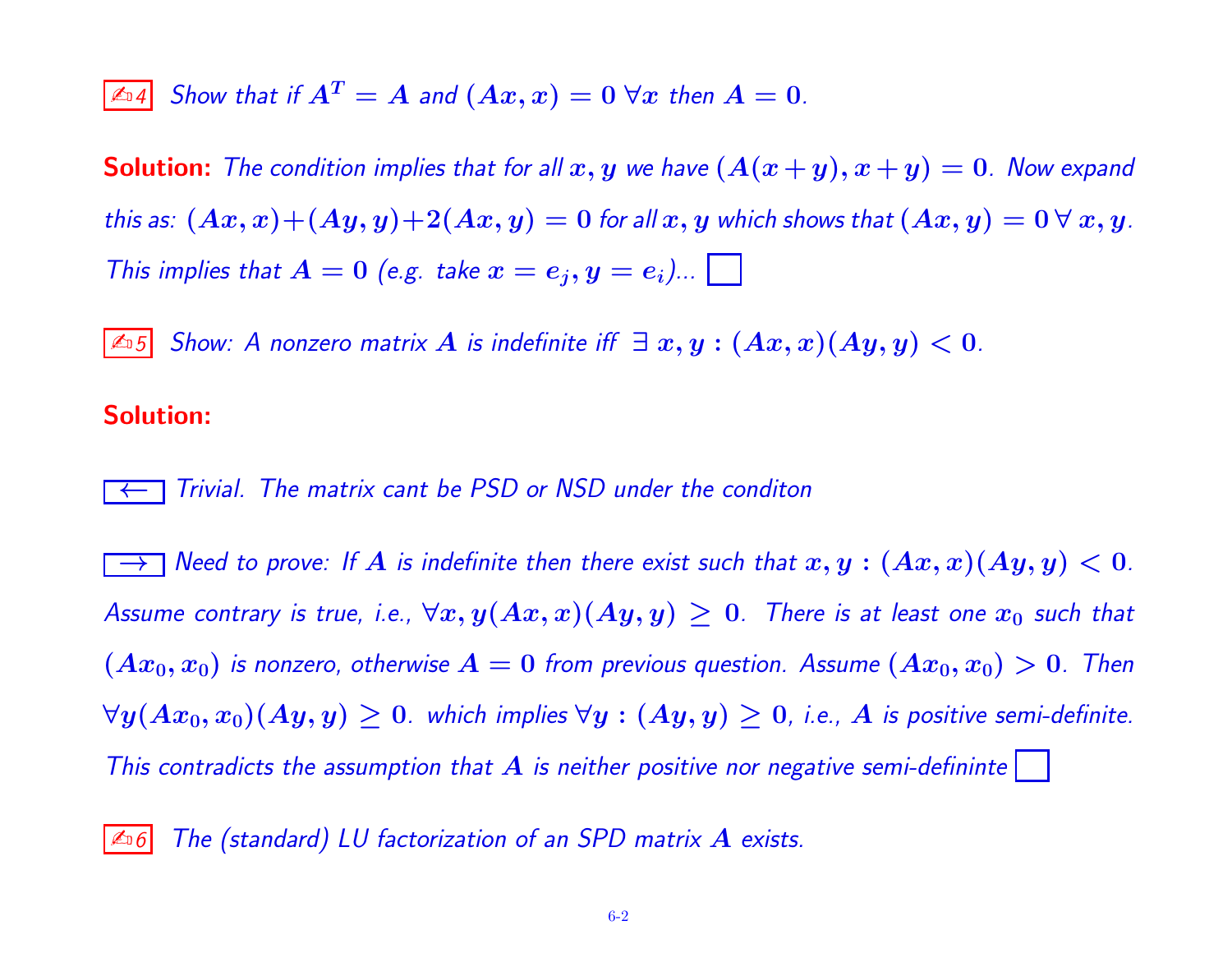Solution: This is an immediate consequence of the main theorem on existence (Lec. notes. set  $\#5)$  and Exercise 1 in this set which showed that  $\det(A_k) > 0$  for  $k = 1, \cdots, n$ .  $\Box$ 

Example:

$$
A = \begin{pmatrix} 1 & -1 & 2 \\ -1 & 5 & 0 \\ 2 & 0 & 9 \end{pmatrix}
$$



**Solution:** Answer is yes because  $\det(A_k) > 0$  for  $k = 1, 2, 3$ .

 $\boxed{\mathbb{Z}_\mathrm{D}8}$  What is the  $LDL^T$  factorization of  $A$  ?

Solution: The LU factorizatis is: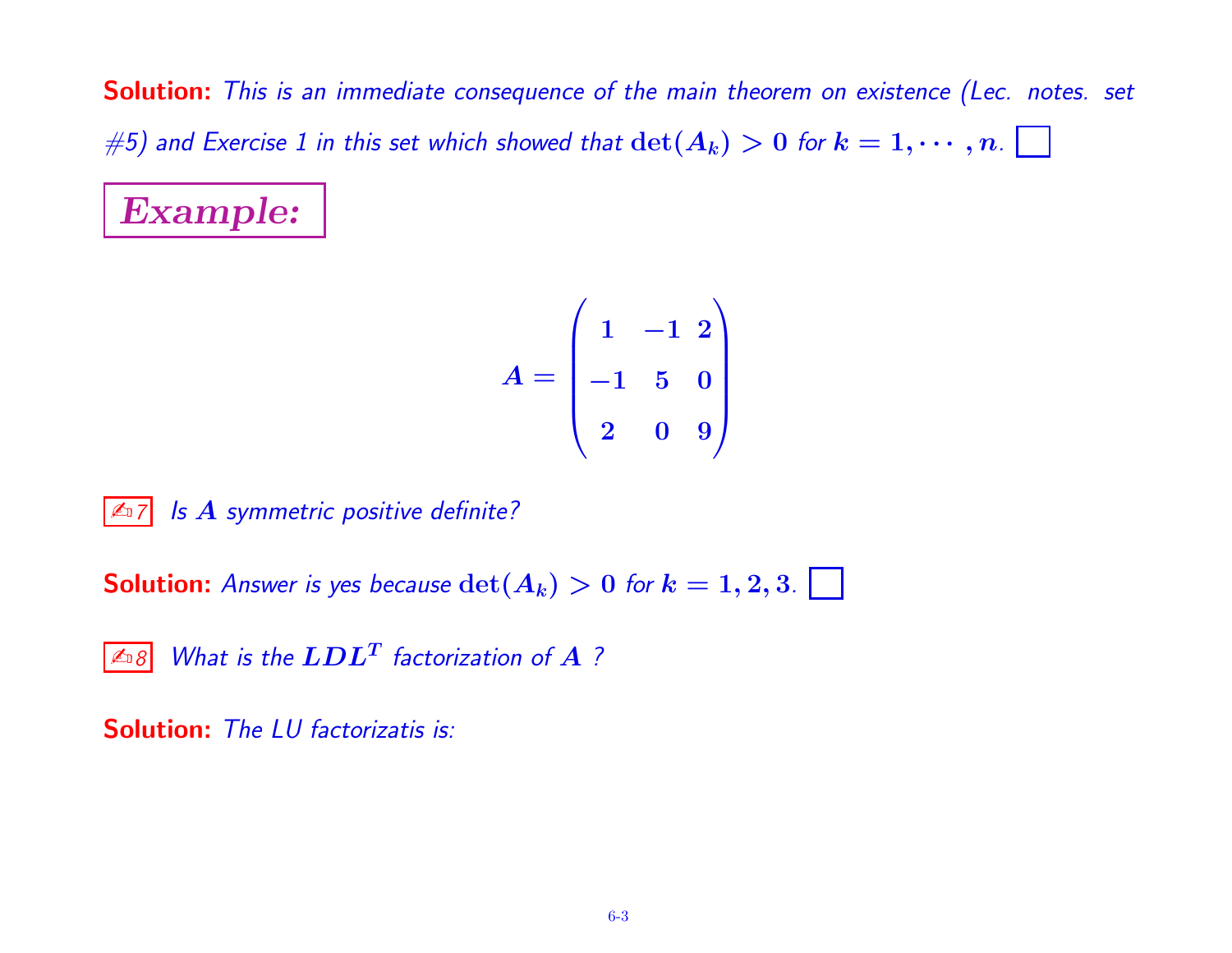$$
L = \begin{pmatrix} 1 & 0 & 0 \\ -1 & 1 & 0 \\ 2 & 1/2 & 1 \end{pmatrix} \qquad U = \begin{pmatrix} 1 & -2 & 1 \\ 0 & 4 & 2 \\ 0 & 0 & 4 \end{pmatrix}
$$

Therefore  $A = LDL^T$  where  $L$  is as given above and

$$
D = \begin{pmatrix} 1 & 0 & 0 \\ 0 & 4 & 0 \\ 0 & 0 & 4 \end{pmatrix} \qquad \Box
$$

 $\boxed{\mathbb{Z}_99}$  What is the Cholesky factorization of  $\bm{A}$  ?

**Solution:** From the above LDLT factorization we have  $A = GG^T$  with

$$
G = \begin{pmatrix} 1 & 0 & 0 \\ -1 & 2 & 0 \\ 2 & 1 & 2 \end{pmatrix} \qquad \qquad \Box
$$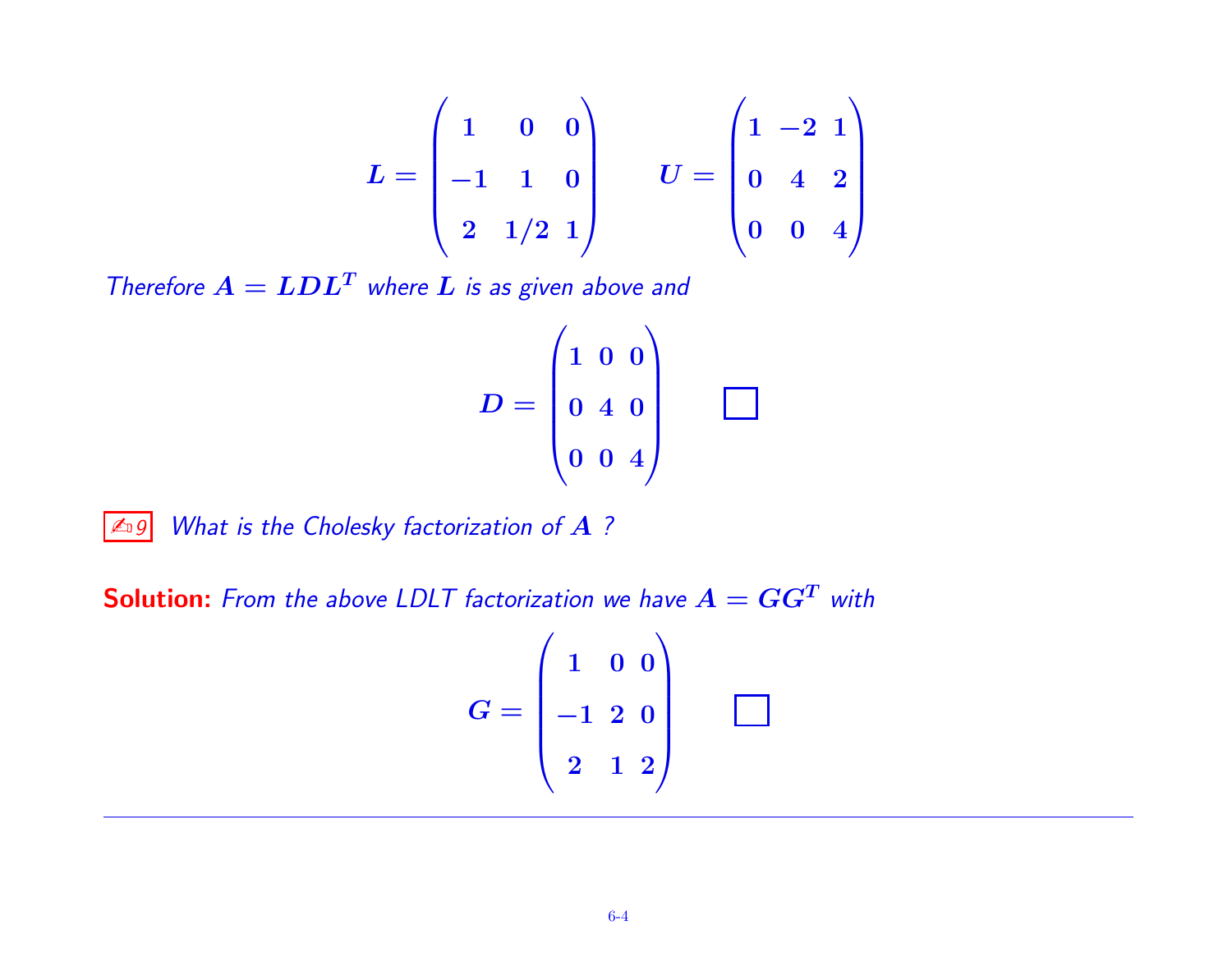## Gradient of  $\psi(x)=(Ax,x)^\top$

In practice exercise  $\#$  6 it is asked: Let  $A$  be symmetric and  $\psi(x)=(Ax,x).$  What is the partial derivative  $\frac{\partial \psi(x)}{\partial x_k}$ ? What is the gradient of  $\psi$ ?

Solution: First note that

$$
\psi(x) = \sum_{i=1}^n x_i \left[ \sum_{j=1}^n a_{ij} x_j \right]
$$

and so, using basic rules for derivatives of products:

$$
\begin{aligned} \frac{\partial \psi(x)}{\partial x_k} \ &= \ \sum_{i=1}^n \frac{\partial x_i}{\partial x_k} \left[ \sum_{j=1}^n a_{ij} x_j \right] + \sum_{i=1}^n x_i \left[ \frac{\partial x_i}{\partial x_k} \sum_{j=1}^n a_{ij} x_j \right] \\ & = \ \sum_{j=1}^n a_{kj} x_j + \sum_{i=1}^n x_i a_{ik} \\ & = \ 2 \sum_{j=1}^n a_{kj} x_j \end{aligned}
$$

which is nothing but twice the k-th component of  $Ax$  or  $\frac{\partial \psi(x)}{\partial x}$  $\frac{\partial \psi(x)}{\partial x_k} = 2 (Ax)_k.$  Therefore the gradient